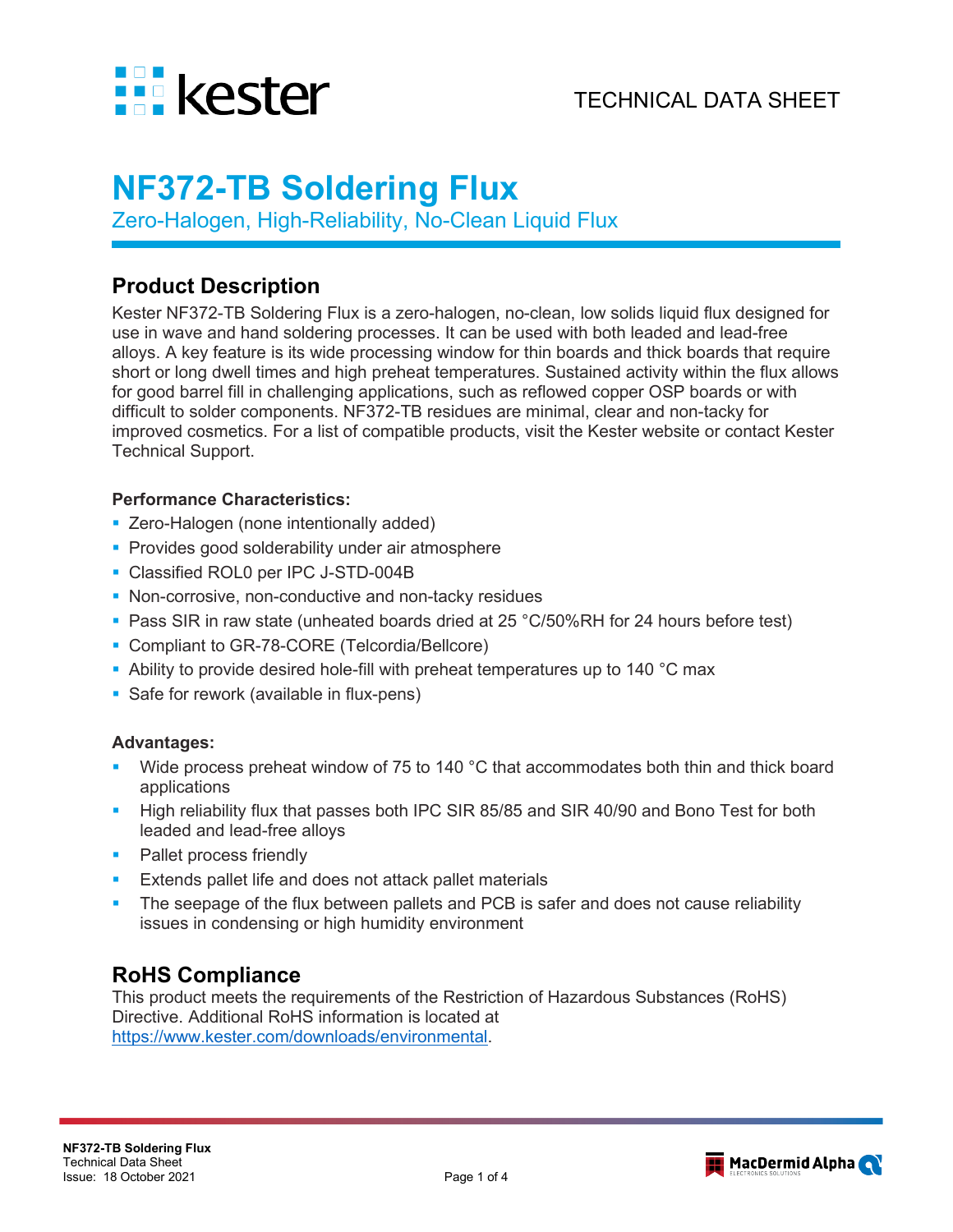

#### **Physical Properties**

**Acid Number (typical):** 16.6 mgKOH/gm

**Specific Gravity @ 25 °C:** 0.793 (typical)

**Solids Content (theoretical):** 3.90 %

#### **Reliability Properties**

**Copper Mirror:** Low Tested to J-STD-004B, IPC-TM-650, Method 2.3.32

**Copper Corrosion:** Low Tested to J-STD-004B, IPC-TM-650, Method 2.6.15

#### **Electrochemical Migration (ECM):** Pass

Tested to J-STD-004B, IPC-TM-650, Method 2.6.14.1 Test Conditions: 65 °C, 90% RH, 25 days, 100V

**Surface Insulation Resistance (SIR):** Pass; [All Readings > 1.0x108 Ω] Tested to J-STD-004B, IPC-TM-650, Method 2.6.3.7 Test Conditions: 40 °C, 90% RH, 7 days, 12.5V

#### **Surface Insulation Resistance (SIR):** Pass

Tested to J-STD-004A, IPC-TM-650, Method 2.6.3.3 Test Conditions: 85 °C, 85% RH, 7 days, 100V

Surface Insulation Resistance, Bellcore, IPC: Pass; [All Readings >2.0x10<sup>10</sup> Ω] GR-78 13.1.3 Test Conditions: 35 °C, 85% RH, 4 days, 100V

**Halogen Content:** None detected Tested to J-STD-004B, IPC-TM-650, Method 2.3.28.1

**Bono Corrosion Test:** Pass; [Fc = 0.5%] Test Conditions: 85 °C, 85% RH, 15 days, 12V

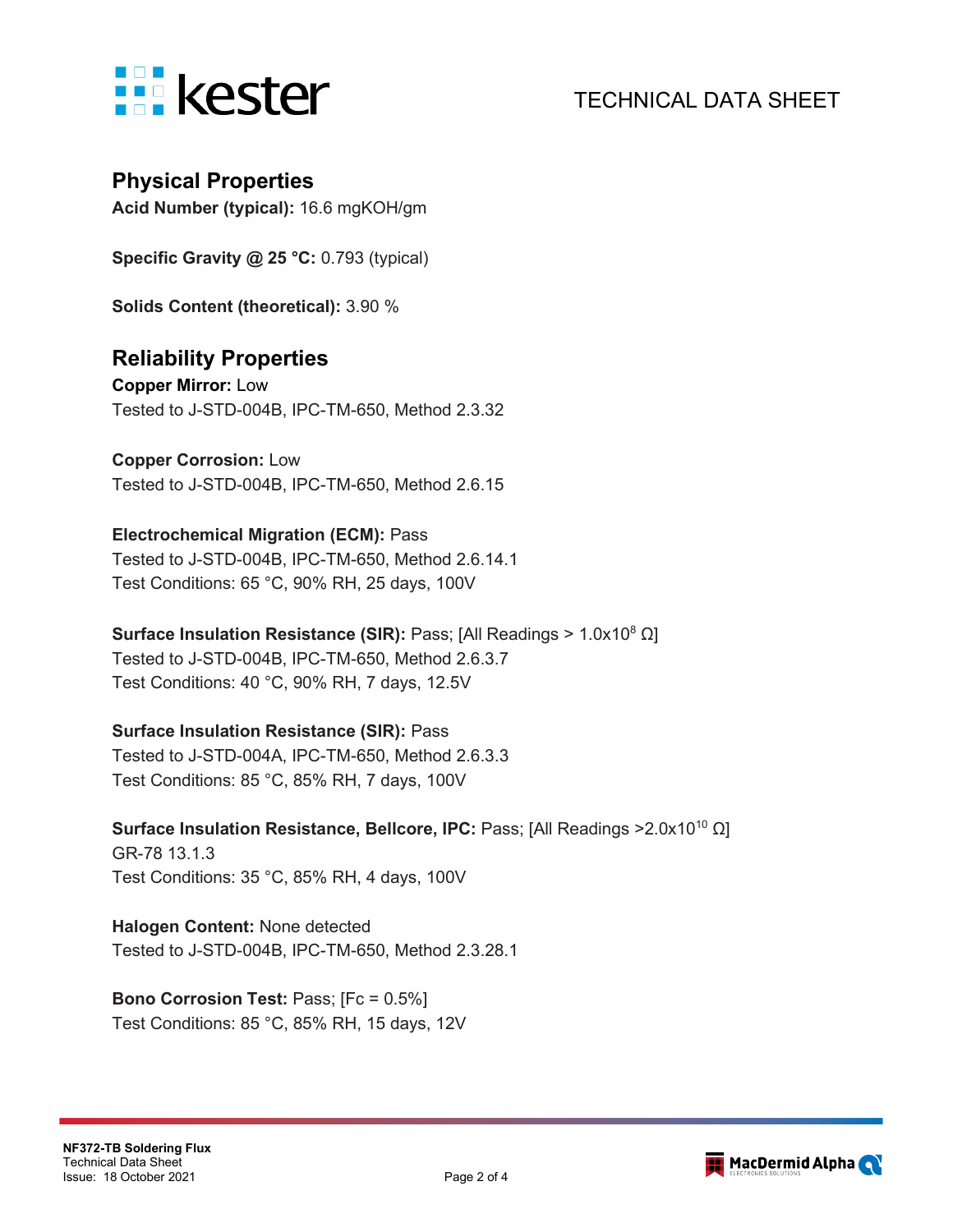

#### **Process Considerations / Recommendations**

NF372-TB is designed for spray fluxing. This flux is not designed for foam applications. The information below is a guideline. It is advisable to note that the optimum setting for a given assembly may vary and this is dependent on the circuit board design, board thickness, components used, and equipment used. A design of experiment is recommended to be done to optimize the soldering process.

| <b>Process Parameters</b>                                              | <b>Recommendation</b>                                                                                   |  |
|------------------------------------------------------------------------|---------------------------------------------------------------------------------------------------------|--|
| Flux deposition                                                        | 600 to 1400 $\mu$ g/in <sup>2</sup> of solids<br>(93 to 217 $\mu$ g/cm <sup>2</sup> ) of solids         |  |
| Top side board temperature<br>(bottom preheaters only)                 | 75 to 120 °C <sup>2,3</sup>                                                                             |  |
| Top side board temperature<br>(bottom and top preheaters) <sup>1</sup> | 95 to 140 °C <sup>2,3</sup>                                                                             |  |
| Bottom side board temperature                                          | 0 to 32 °C vs top side board temperature 3                                                              |  |
| Recommended preheat profile                                            | Straight ramp to top side board temperature                                                             |  |
| Conveyor speed                                                         | 0.5 to 1.2 m/min (1.6 to 3.9 ft/min)                                                                    |  |
| Solder contact time                                                    | 3 to 7 seconds                                                                                          |  |
| Solder bath temperature                                                | 260 to 270 °C (500 to 518 °F) for SnCu or SAC alloy<br>245 to 260 °C (473 to 500 °F) for Sn63Pb37 alloy |  |

When board is heated from top and bottom, there will be a smaller delta temperature between top and bottom of the board and minimizing the risk of sublimation. The top heater should be set between 10 to 20 °C higher the setting bottom heater under it. This will tend to draw the solder up to the top of the board. Caution: Using top and bottom preheaters simultaneously does not ensure the center of the board reach proper temperature for soldering.

- <sup>2</sup> Caution: Lower top side board temperature is acceptable only in low thermal areas of an assembly with proper lead/hole clearance.
- <sup>3</sup> Board temperature should not exceed 140 °C.

# **Flux Control**

NF372-TB is designed to be sprayed. Incoming solderability inspection of circuit boards and components is advisable as a part of process control to maintain consistent soldering results.

# **Cleaning**

NF372-TB residues are non-conductive, non-corrosive and do not require removal in most applications. If residue removal is required, it can be removed using commercially available flux residue cleaner. Contact Kester Technical Support for additional assistance.

## **Compatibility**

NF372-TB is compatible with Humiseal conformal coating UV40, 1B31 and UB500.